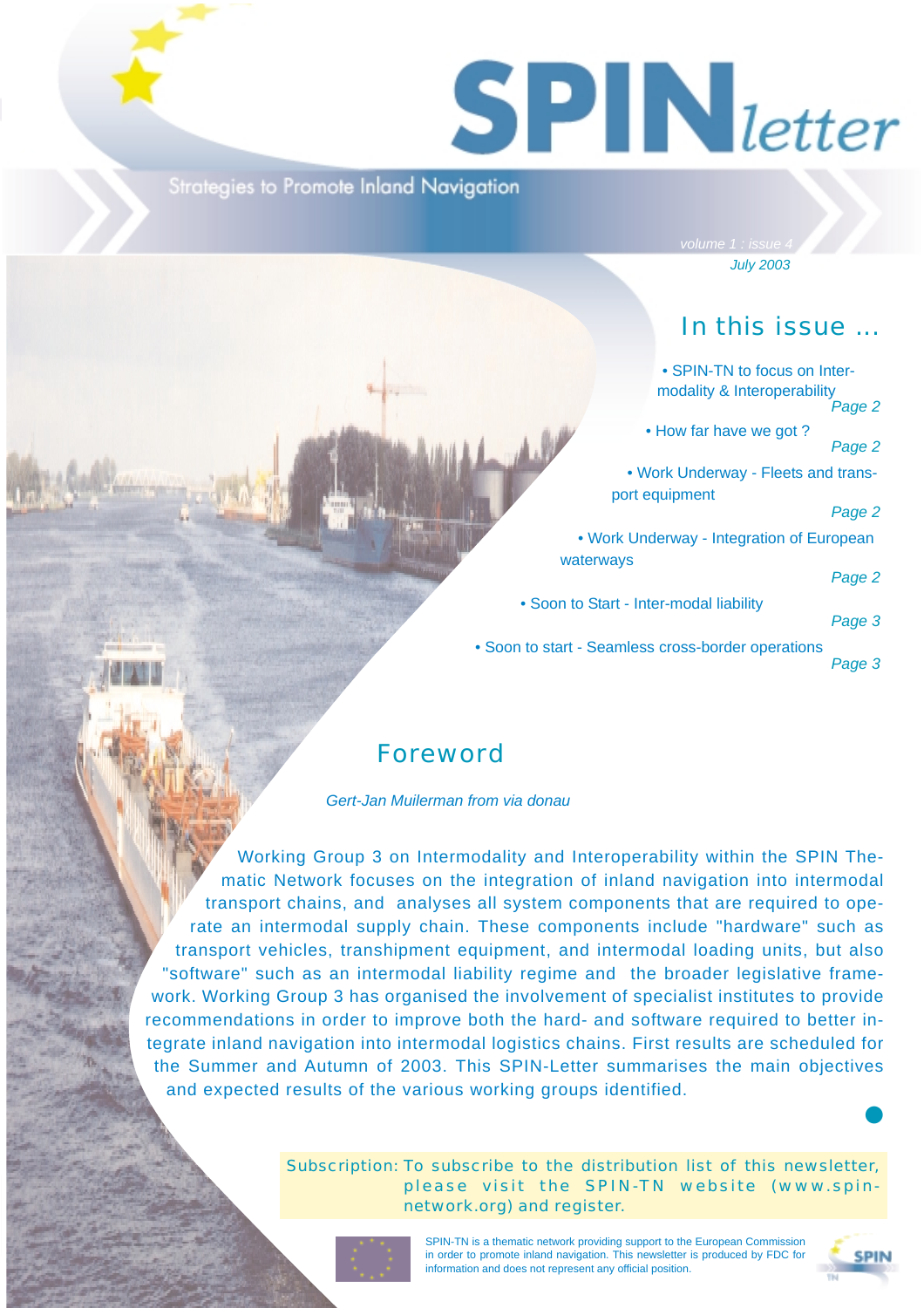

## Description of Work

#### *Inter-modality & Interoperability:-*

#### SPIN-TN TO FOCUS ON INTER-MO-DALITY & INTEROPERABILITY.

SPIN-TN has established a working group whose focus is related to the integration of Inland Navigation into inter-modal transport chains, interoperability of systems and systems used on different European waterways.

Inter-modality and interoperability are seen by SPIN-TN to directly or indirectly affect all other areas of the project's work, therefore the tasks of this group are designed as horizontal activities, and are seen to have a partiactivities to promote inter-modal transport, such as MARCO POLO and the Communication on inter-modality and inter-modal transport (COM (97) 243). The working group will focus on the following fields of interests:

- Fleets and transport equipment
- Inter-modal liability
- Seamless cross-border operations
- Integration of European waterways
- Short sea shipping, sea river and sea-ports

The Working Group has already started work on the sub themes Fleets and transport equipment, as well as the Integration of European Water-



cular impact on "Systems and Technologies".

#### HOW FAR HAVE WE GOT?

SPIN-TN feels that the integration of Inland Navigation in inter-modal doorto-door transport is imperative for gaining access to new markets, for participating in the growing transport volumes, and for increased use of waterborne transport in Central and Eastern Europe.

There have been several European

ways. Others are soon to be started. The output of the sub themes will be reviewed within a selected group of network members and results reflected within a finalised "Positioning Papers" which will suggest policy recommendations and action plans.

#### WORK UNDERWAY - FLEETS AND TRANSPORT EQUIPMENT

#### *Intermodal loading units*

Work is now underway to review of the

market requirements with respect to inter-modal load units (ILUs), as well as an analysis of the advantages and disadvantages of each ILU is carried out. With the publication of the Consultation Paper on Intermodal Loading Units (ILUs), the European Commission has recognised the lack of harmonisation and standardisation of intermodal loading units [European Commission, 2002]. This deficiency forms a major barrier to the further development of intermodal transport. In April 2003 the European Commission published the proposal for a Directive on Intermodal Loading Units [Commission of the European Communities, 2003]. The proposal states that Europe needs an optimal intermodal loading unit, the EILU - European Intermodal Loading Unit which combines the benefits of containers (their solidity and stackability) with those of swap bodies (in particular their greater capacity). Such an EILU could be used in four modes of transport (rail, road, sea and inland waterways). The Consortium of the SPIN Thematic Network will provide an overview of the main bottlenecks as well as recommendations for improvements with regard to intermodal loading units, from the specific viewpoint of the inland waterway sector. The Working Paper should further expand on these issues and provide recommendations for a load unit strategy to improve the competitive position of the inland waterway sector within the intermodal transport market.

#### *Innovative transport vehicles*

Another task explores the main trends in the transport vehicles used for the next ten years, their interaction with the loading units and waterways used. Emphasis is placed on different requirements on fleets cruising different European waterways. One of the most distinctive characteristics of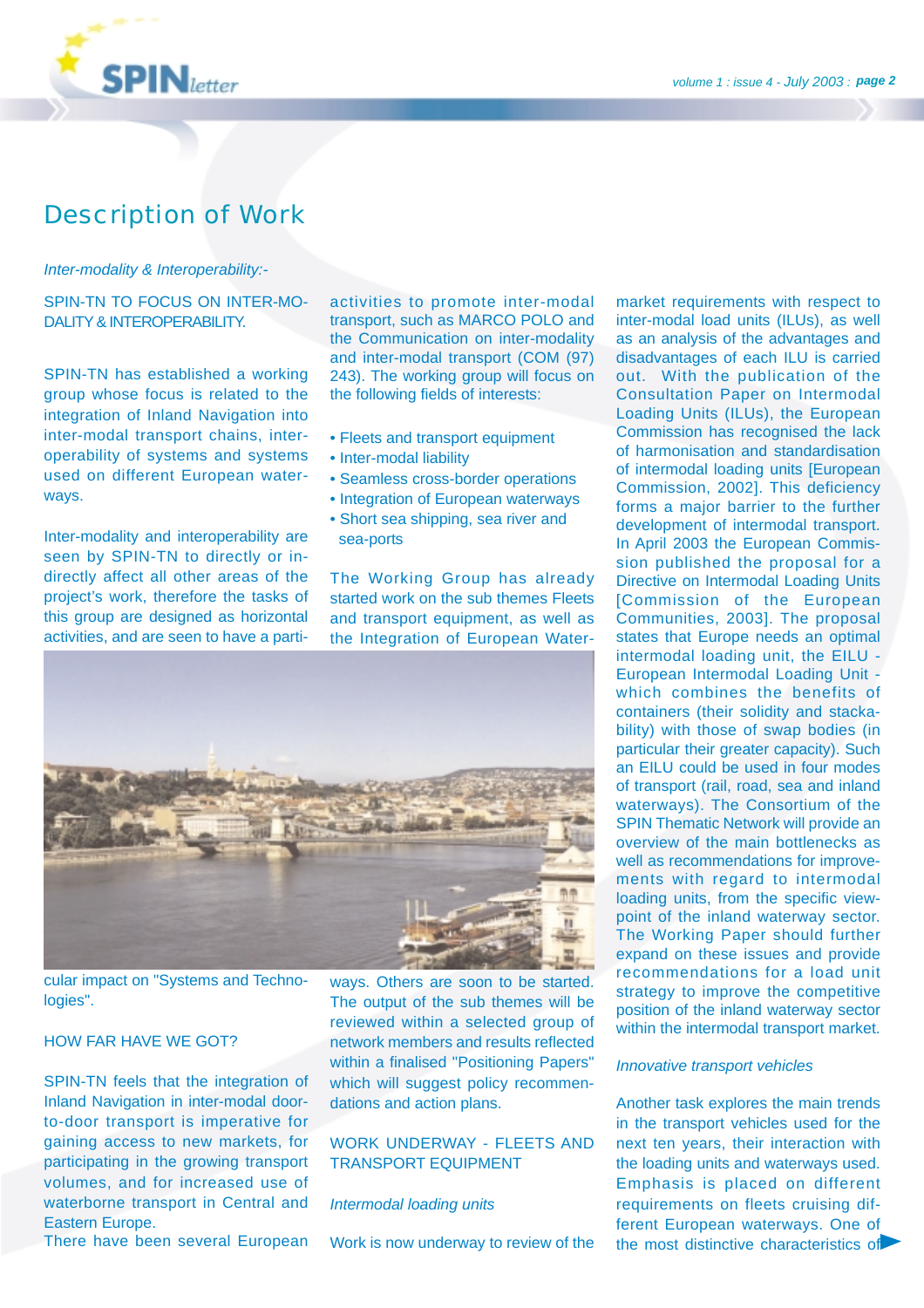

inland waterway vehicles compared to other modes of transportation is their extraordinary long life-time. Nowadays the average age of the larger European dry bulk ships is 42 years, whereas tanker ships and push tows have an average age of 34 and 41 years respectively (European Commission, 2001). Due to the long-life cycle of inland navigation vessels and due to the existing overcapacity in many submarkets, the new construction volume is not very significant compared to the total fleet (CEN, 1999). In a study by VBD (2002), it was also concluded that despite the achievements as regards new propeller techniques, increased ship sizes, etcetera, the general concept of inland navigation vessels has only seen limited adaptations in the last fifty years (since the emergence of push boats). As a consequence, innovations in the inland waterway fleet through newly built ships tend to proceed relatively slowly. The Working Paper will describe the most promising ship technology innovations in terms of their economic potential for the inland waterway sector as well as the innovations that have already been or are expected to be realised in a commercial setting. Moreover, suggestions will be made for a Common European Strategy for the inland waterway sector to improve the innovative character of ship technologies used.

#### *Intermodal transhipment interfaces*

A review of cost-effective transhipment techniques is also being carried out, in order to develop possibilities for smaller-scale operations (especially for secondary ports in hub-and-spoke networks) within a time horizon of ten years. Several innovations have been initiated in the field of intermodal transhipment. Whereas some concepts are aimed at eliminating transhipment from the intermodal transport chain at all (such as the river-sea push barge), and thereby creating a truly unbroken transport chain, most of the innovations are aimed at optimising the transhipment processes themselves. However, overall, remarkably limited innovations have literally made it to the commercial exploitation. The objective of this Working Paper is to provide a brief overview of the innovations that have been developed, and to discuss the causes for success or

failure of these innovations. Finally, suggestions will be made for a Common European Strategy to improve the innovative character of transhipment technologies used, and assess the effectiveness of existing policy instruments (e.g. subsidies) as well as of proposed new policy instruments (to be developed on the basis of the study results of this Working Paper).

#### WORK UNDERWAY - INTEGRATION OF EUROPEAN WATERWAYS

The forecast increase in transport between the European Union and the Candidate Countries requires a better use of waterways for East-West trade relations. To date, the traffic between the different European waterway systems is however limited: for instance less than one million tonnes per year are transported on the Rhine by the Danube fleet, whereas four million tonnes are transported by the Rhine fleet on the Danube [Woehrling, 2002]. Compared to the total Rhine (400 million t) and Danube (27 million t) traffic, these figures are relatively modest.

Apart from the nautical and technical

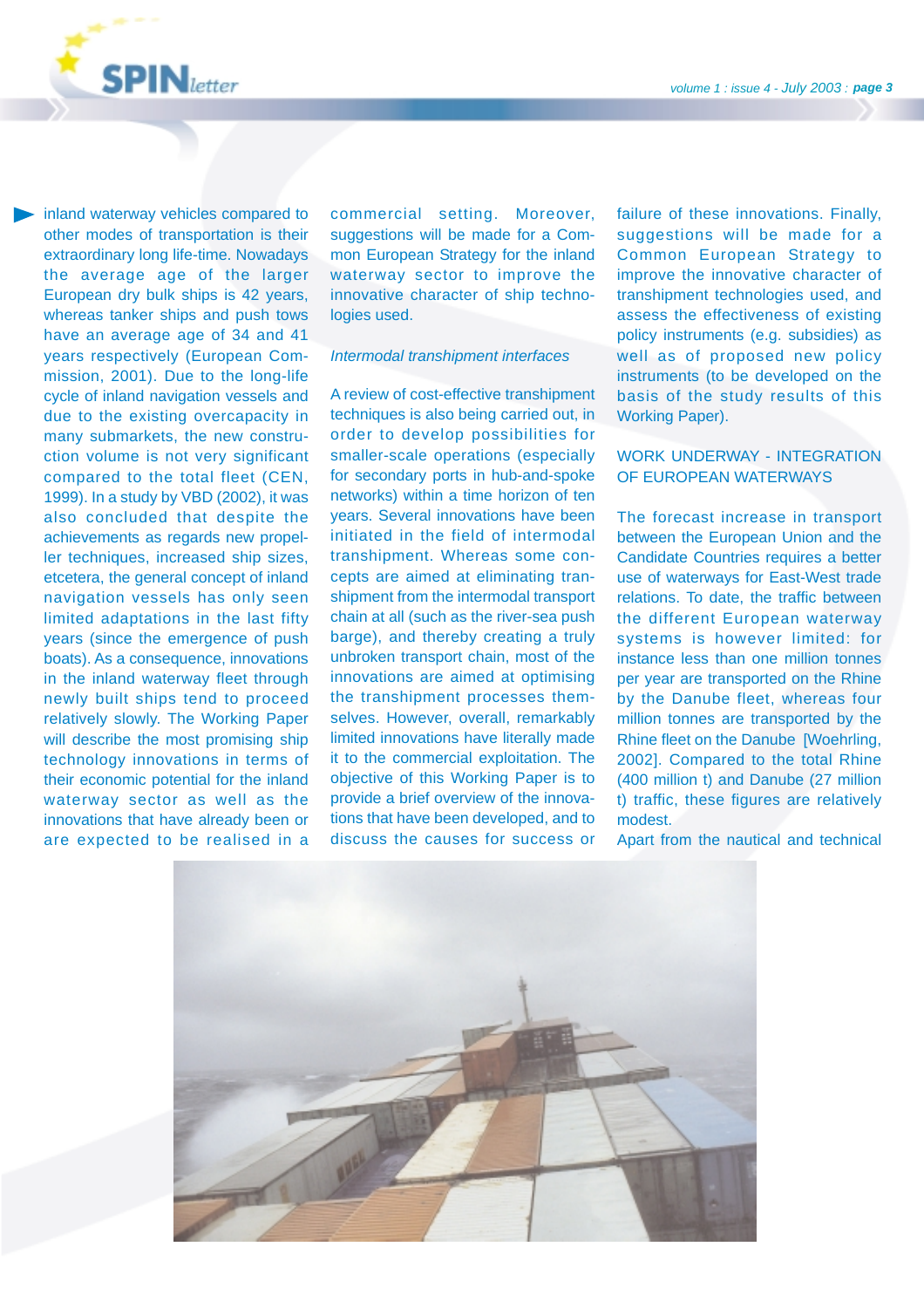

differences between the Rhine and Danube waterway systems, legislative barriers are also responsible for the under-exploitation of this potential. In a draft document of a Group of Volunteers within the UN/ECE, following main legislative obstacles - that are specific to inland navigation - were identified [UN/ECE, 2002b]:

. Restrictions on transport rights for 'foreign' vessels;

. Restrictions on access to and use of inland waterways and ports;

. Differences in technical regulations for vessels (ship's certificates);

. Insufficient harmonisation of the civil law framework;

. Differences in regulations on boatmaster's licences, the size and composition of crews, and working and rest hours.

These legislative barriers have also been mentioned as important issues in the White Paper European Transport Policy for 2010 [European Commission, 2001]. This Working Paper will result in a series of policy recommen-

tive costs, is considered a barrier to the further development of intermodal transport by inland navigation. SPIN-TN has invited a leading University to be its technical adviser for activities to transform these recommendations to IWT-chains for implementation. SPIN will actively support initiatives to implement international conventions, stemming also from UN and OECD activities, which seek to homogenise at a pan-European and international



dations that are aimed at harmonising the different laws, regulations and directives, which have an impact on the interoperability between the various waterway systems in Europe.

#### SOON TO START - INTER-MODAL **LIABILITY**

Despite the emergence of three international conventions in the last decades (CLNI, 1988; CMNI, 2000; Draft CRDNI, 2002), much work is still needed before a unified civil law system covering the European waterway network can be said to exist [ECMT, 2002]. In a research project for the European Commission, it is stated by IM Technologies & SGKV [2001] that - from the end-user's point of view - liability rules should not be mode-specific nor exclude nontransport activities such as warehousing, and should not distin-guish between national and internatio-nal transport [IM Technologies & SGKV, 2001]. Reality is still far from such a situation: carrier liability systems have historically developed on a uni-modal level.

The actual liability depends on the ability to identify the mode and/or place within the intermodal transport supply chain where loss/damage occurred. The result is remaining uncertainty in the terms of liability and legal position within intermodal chains. This lack of uniform carrier liability arrangements, which ultimately result in additional insurance and administra-



levels the liability regimes.

#### SOON TO START - SEAMLESS CROSS-BORDER OPERATIONS

As the majority of inland water transport operations involve international transportation, seamless cross-border operations are essential. This especially applies to borders between EU and CEEC and between intra-CEEC borders. Concepts and measures for improving border operations will be discussed with the major stakeholders and recommendations will be developed. The activities addressed shall support River Information Services application's as there is a strong interaction need for seamless border services. SPIN will identify the most severe deficiencies and will propose measures for their

removal. This working group will result in a series of recommendations for a harmonised and more efficient customs system at the European level.

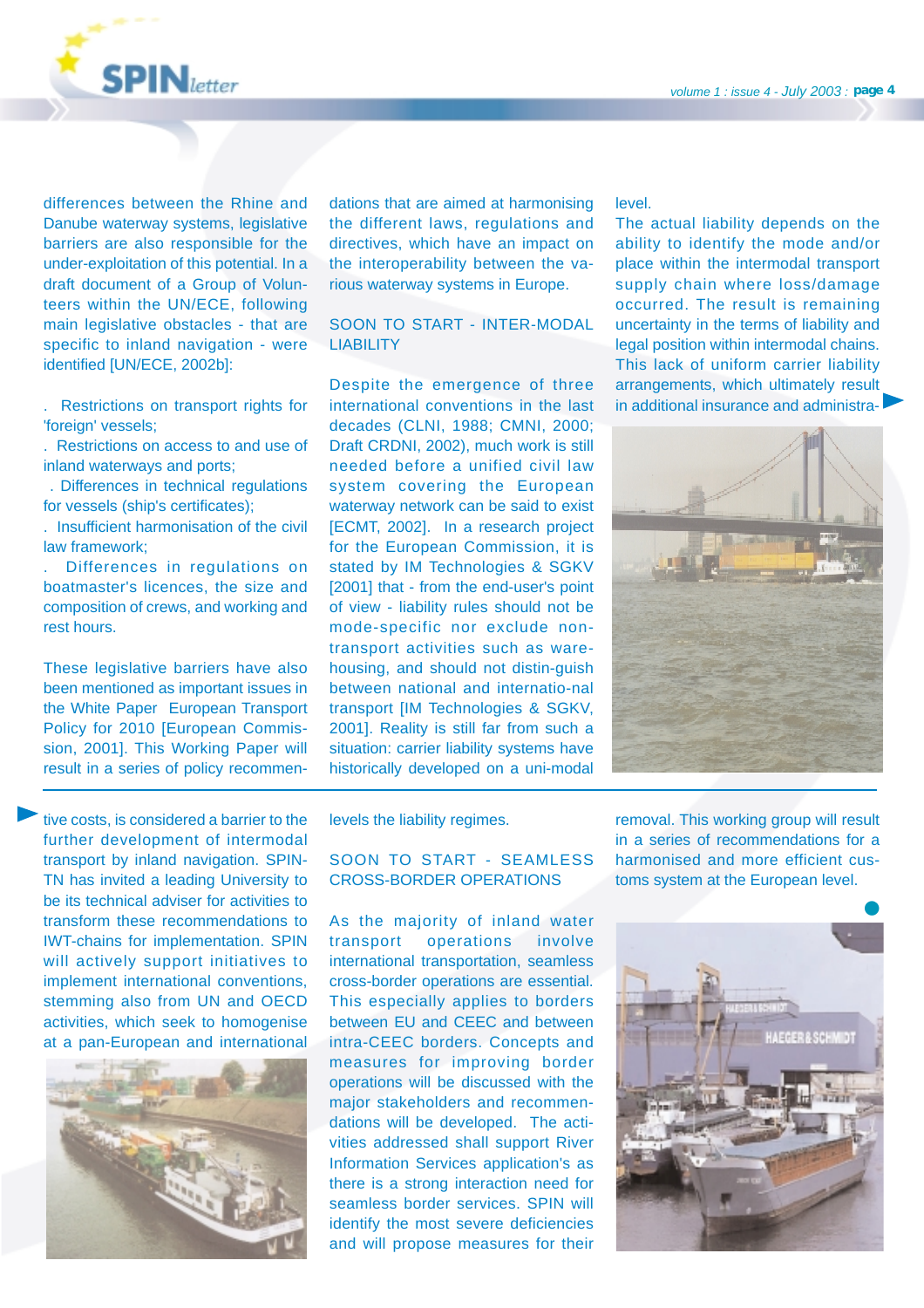

## **Contacts**

#### *For further information, please contact:-*

| First name       | <b>Name</b>      | Organisation | F-mail                           |
|------------------|------------------|--------------|----------------------------------|
| <b>Richard</b>   | <b>IDIENS</b>    | <b>FDC</b>   | richard.idiens@fdc.fr            |
| Gert-Jan         | <b>MUILERMAN</b> | via donau    | muilerman@via-donau.org          |
| <b>Hilde</b>     | <b>BOLLEN</b>    | <b>PBV</b>   | hildebollen@binnenvaart.be       |
| Cas.             | <b>WILLEMS</b>   | <b>AVV</b>   | c.p.m.willems@avv.rws.minvenw.nl |
| <b>Branislav</b> | <b>ZIGIC</b>     | <b>VBD</b>   | zigic@vbd.uni-duisburg.de        |

# Abbreviation/acronyms list

| <b>AVV</b>     | Adviesdienst Verkeer en Vervoer (Transport Research Centre for the Ministry of<br>Transport, Public Works and Water Management in the Netherlands)                                             |
|----------------|------------------------------------------------------------------------------------------------------------------------------------------------------------------------------------------------|
| <b>CEEC</b>    | <b>Central and Eastern European Countries</b>                                                                                                                                                  |
| <b>DG-TREN</b> | Directorate-General for Energy and Transport                                                                                                                                                   |
| <b>EC</b>      | <b>European Commission</b>                                                                                                                                                                     |
| <b>EILU</b>    | European Intermodal Load Unit                                                                                                                                                                  |
| <b>EU</b>      | <b>European Union</b>                                                                                                                                                                          |
| <b>FDC</b>     | <b>France Développement Conseil</b>                                                                                                                                                            |
| ILU            | Intermodal Load Unit                                                                                                                                                                           |
| <b>IWT</b>     | <b>Inland Waterway Transport</b>                                                                                                                                                               |
| <b>PBV</b>     | Promotie Binnenvaart Vlaanderen VZW (Inland shipping promotion Flanders)                                                                                                                       |
| <b>RTD</b>     | <b>Research and Technology Development</b>                                                                                                                                                     |
| <b>SPIN</b>    | <b>Strategies to Promote Inland Navigation</b>                                                                                                                                                 |
| <b>SPIN-TN</b> | <b>SPIN Thematic Network</b>                                                                                                                                                                   |
| <b>UN</b>      | <b>United Nations</b>                                                                                                                                                                          |
| <b>VBD</b>     | Europäisches Entwicklungszentrum für Binnen- und Küstenschiffahrt e.V. Duisburg<br>(European development centre for inland and coastal navigation)                                             |
| via donau      | Donau Transport Entwicklungsgesellschaft mbH für Telematik und Donauschifffahrt-<br>via donau (Development Agency of the Austrian Federal Ministry of Transport,<br>Innovation and Technology) |